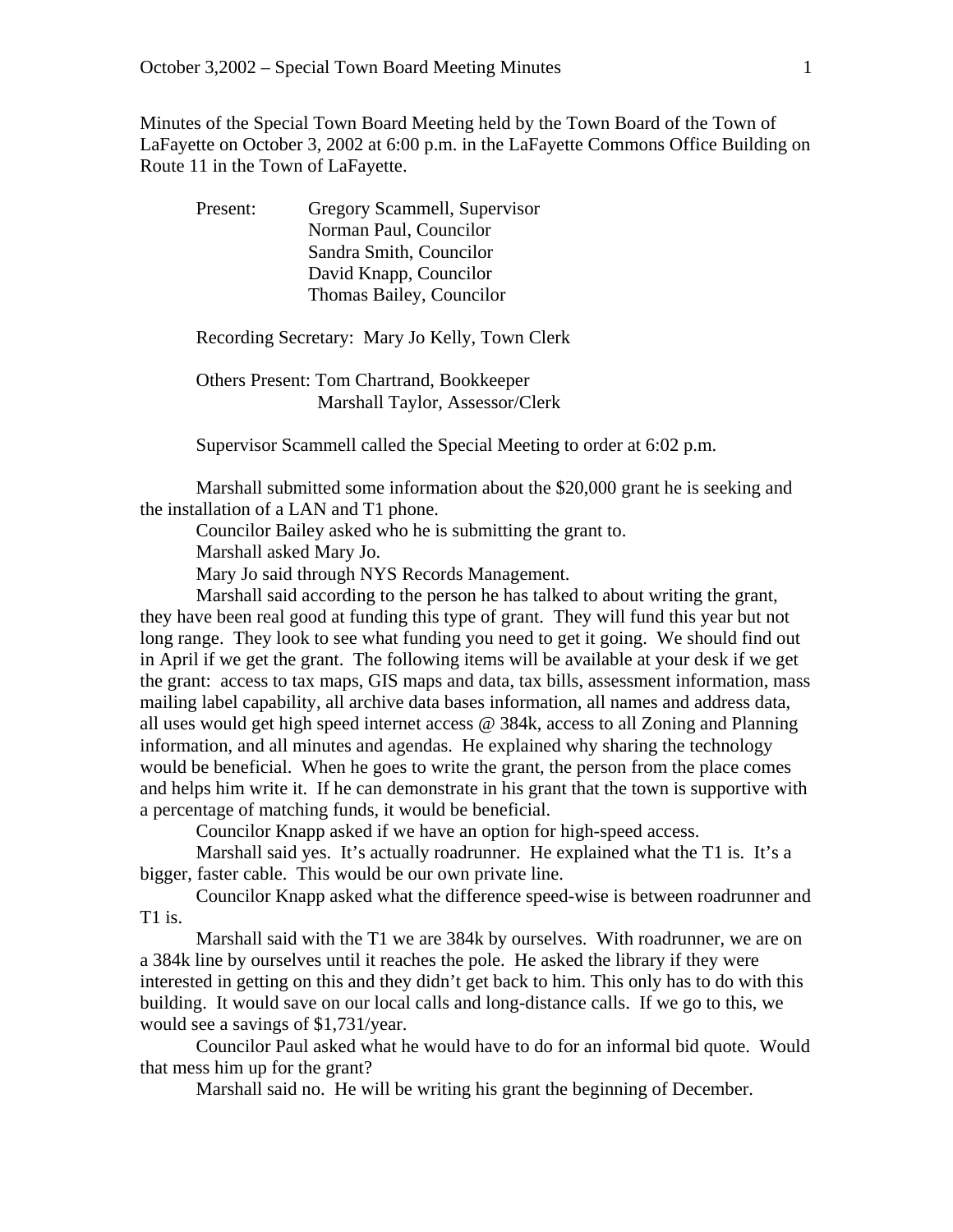Councilor Paul asked if he could use what he submits for his grant for RFP if we had to do an informal bid.

 Marshall said no. The router, etc. are equipment we need to buy in order to proceed. The RFP would be for the LAN and the phone system. It would be for the part that is not carried over from year to year.

 Councilor Paul said we can do an RFP and we can do a formal bid. If we have to do it formally, can he use what he is submitting for RFP for his formal bid to get the bid quote?

Tom said you have to have your specifications down.

Marshall said the software costs he doesn't really know yet.

 Councilor Smith asked if it wouldn't be better to finalize the needs before applying for the grant? She asked what he would be writing the grant for.

 Marshall said for the server, the software, the router, the hub and the PC cards and the wiring. These are one-time costs. You can get a license for 10 users.

Councilor Smith asked if we would need another computer out front.

 Marshall said he has the one public access terminal now. The terminal at the Tax Collector's desk and Town Clerk's desk would go away.

 Councilor Bailey asked if he can get a list of references for PaeTec who have been online for over one year.

Councilor Paul asked if he has looked them up on the website.

 Marshall said he has looked at it a little. We presently pay \$10,000 for phones. The actual difference is \$2,000.

 Councilor Knapp said it might be helpful to put bids effective through April of 2003.

Tom said the type of server, software, etc. should be listed in the bid.

 Marshall said the reason he contemplated a lease rather than a buy-out was that he could go to DELL and get it and know it would be compatible.

 Tom said you could go with the LAN as a separate item. You could ask the Town Board for each item separately. If the Board is going to fund any of these things by themselves without the grant, they can authorize some of the things without going to bid.

 Marshall said the T1 is really separate from the LAN. He could put an ad for bids for the T1 separately.

Councilor Paul said that would be under the limit requiring a bid.

 Tom said in reviewing the information, he doesn't believe you have to bid the T1. He thinks the only thing requiring a bid would be the LAN.

Councilor Smith asked about the wiring.

 Marshall said he is looking into the wireless too. He doesn't know the reliability or price of the wireless.

 Councilor Smith asked if there is any hidden costs that he isn't aware of yet. Marshall said in the LAN there is some costs he doesn't know yet.

 Tom said he would caution that when Marshall applies for this SARA grant, he can't do anything prior to getting the grant. He asked what it will cost to have all the information moved to the server.

 Marshall said that is one of the things he has to find out. Before he writes this grant, he is going to know everything it takes to do this.

Councilor Bailey asked if PaeTec is public stock.